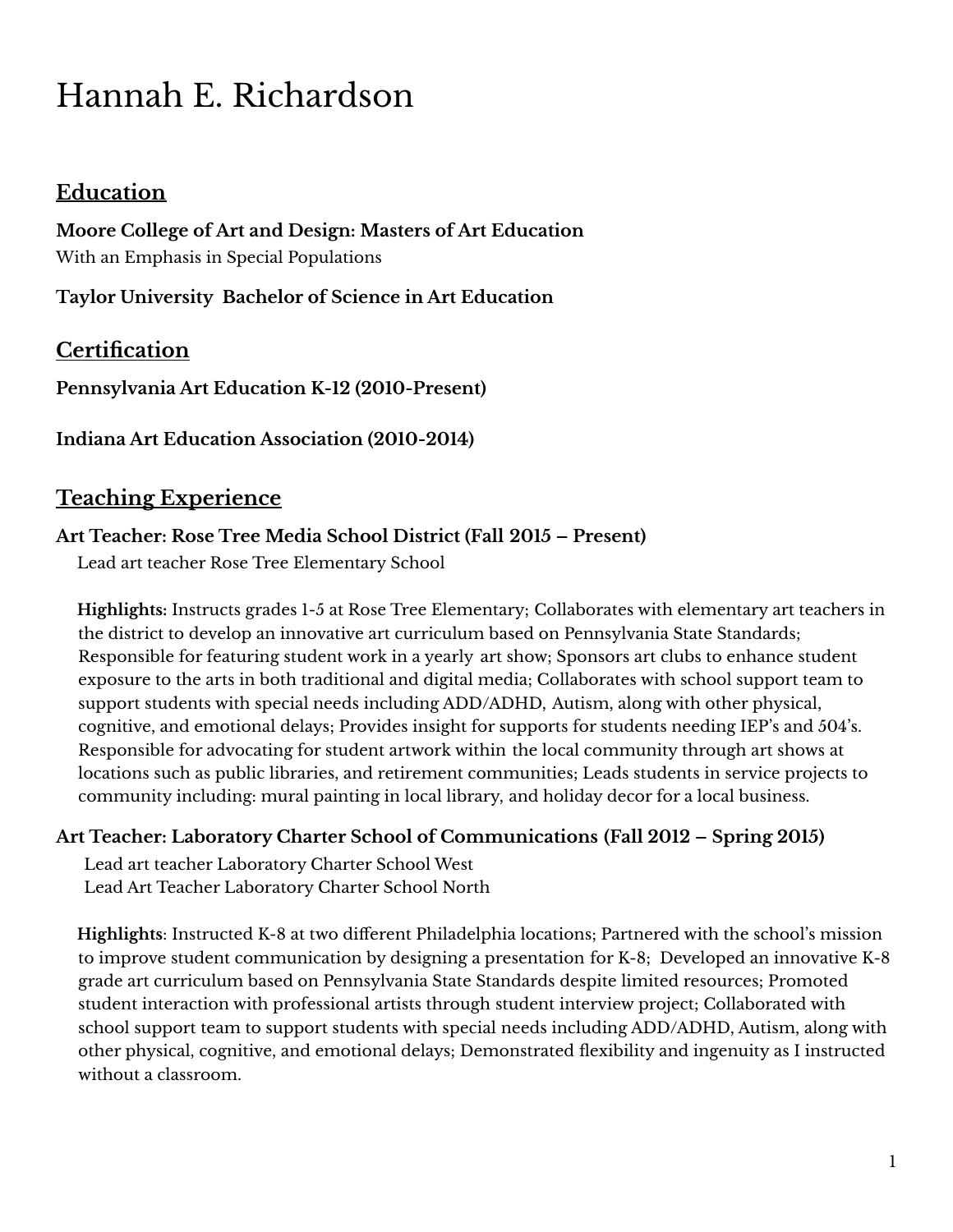## **Art Teacher: Waynesboro Area School District (Fall 2010 – Spring 2012)**

Waynesboro Senior High School **Fall 2010 – Spring 2012** Lead Art Teacher Hooverville Elementary School & Fairview Elementary School: Principal Rita Sterner-Hine **Fall 2011-Spring 2012**

**Highlights:** Instructed at intro level art class at the high school focused on the elements and principles of art, and K-6 at two buildings within one scheduled day; collaborated with school support team to support students with special needs including ADD/ADHD, Autism, along with other physical, cognitive, and emotional delays; sponsored a photography club from 2010-2011 for high school students; Developed an innovative 1-6 art curriculum based on Pennsylvania State Standards; Responsible for featuring student work in a yearly art show.

# **Other Work Experience**

#### **LIU-12 Migrant Education Program: Chambersburg, PA (Summer 2006 – 2010)**

Served as teacher's aide in summer school for migrant students.

#### **Taylor University Art Department Office Assistant (Spring 2008)**

Upland, IN

#### **Private Art Tutoring: Upland, IN (2006-2007)**

Tutored two students – one 1st Grade and one 4th Grade – in visual arts.

# **Professional Leadership Experience**

#### Rose Tree Media School District Professional Development (**November 2020)**

Organized and facilitated round table discussion with art educators in the district. The discussion was based around three webinars sponsored by the National Art Education Association. The topics included: Developing Emotional Awareness and Empathic Curiosity in the Art Classroom; Working with Contemporary Art; Working with Contemporary Art

#### Rose Tree Media School District Professional Development (**November 2019)**

Organized and facilitated round table discussion with art educators in the district. Middle and elementary school teachers examined the curriculum models of both buildings to ensure a smooth transition of topics, and techniques between buildings.

#### Rose Tree Media School District Professional Development (**February 2019)**

Organized and facilitated round table discussion with art educators in the district. The discussion was based around three webinars sponsored by the National Art Education Association. The topics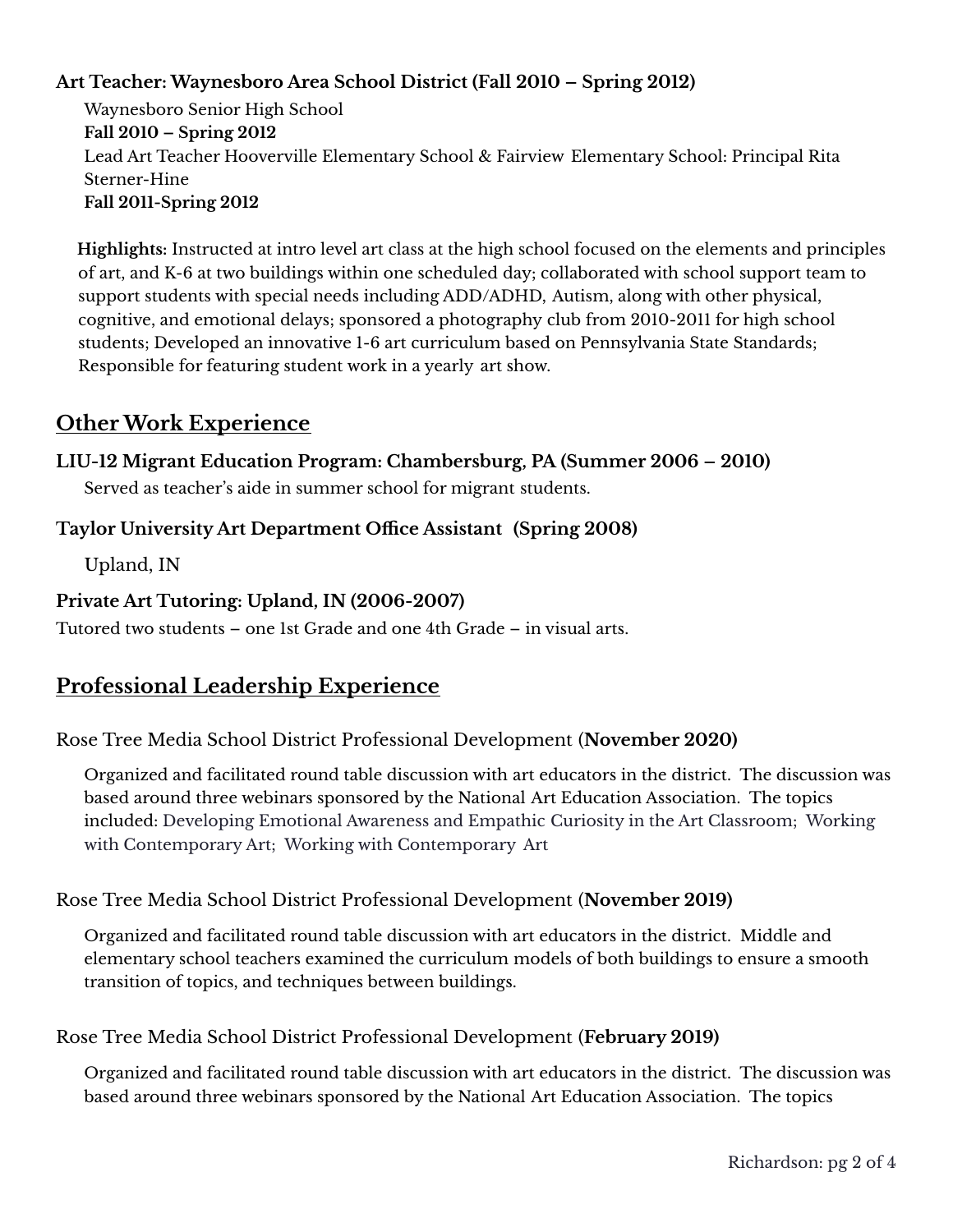included: STEAM education, New Apps and Technology in the Art Classroom; Assessment in the Art room.

## STEAM Day: Rose Tree Elementary (**May 2018-2019)**

Annual event founded, organized and facilitated a school wide learning day featuring STEAM projects connected to science, mathematics, and art curriculum.

# **Speaking Engagements**

## Guest speaker: Moore College of Art and Design (**March 2020)**

Presented: Assessment Tools Implemented in a 1-5 Classroom to graduate students.

#### Guest speaker: Taylor University (**October 2019)**

Presented to Elementary Methods Class; Focused on curriculum planning, classroom management skills, and special needs students to undergraduate art education and pre art therapy majors.

#### Pennsylvania Art Education Convention: Harrisburg, PA (**October 2018)**

Presented: Assessing Process: Assessment Tools to Celebrate Art Making

#### Pennsylvania Art Education Convention: Pittsburgh, PA (**October 2017)**

Presented: Masters Thesis: Building Self-Efficacy in Fifth Grade Art Students, Through Authentic Assessments and Self-Regulating Strategies.

#### Kappa Delta Pi Convocation: Orlando, FL (**October 2009)**

Presented strategies for teaching Kindergarten; attended professional development class; and interacted with passionate teaching sharing ideas, strategies, and concepts.

## Indiana Art Association Conference: Indianapolis, IN (**October 2006)**

Presented personally developed art curricular unit to art educators from the state of Indiana.